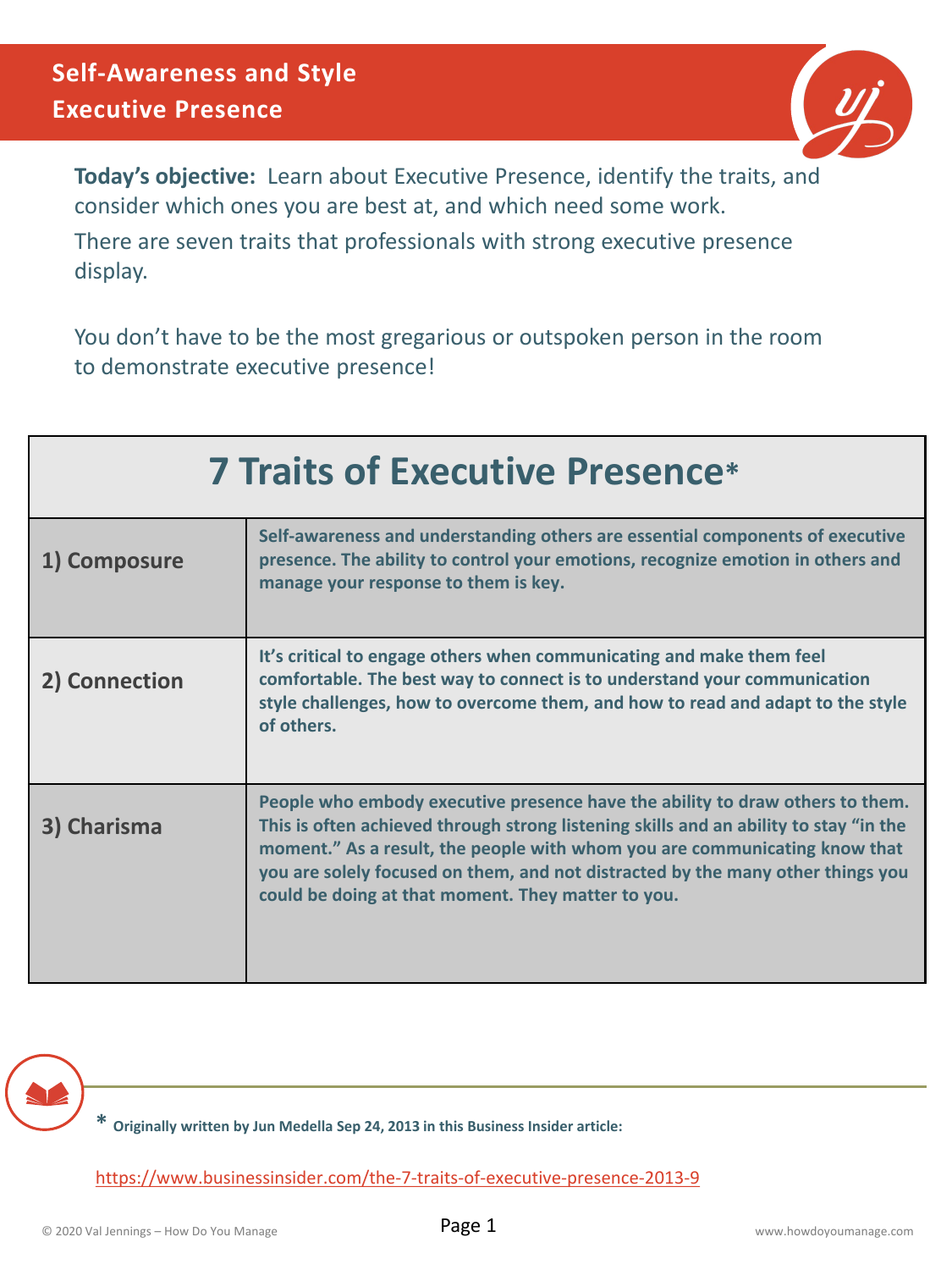

| <b>7 Traits of Executive Presence</b> |                                                                                                                                                                                                                                                                                                                                                                                                                                                                                                                                                  |  |  |  |
|---------------------------------------|--------------------------------------------------------------------------------------------------------------------------------------------------------------------------------------------------------------------------------------------------------------------------------------------------------------------------------------------------------------------------------------------------------------------------------------------------------------------------------------------------------------------------------------------------|--|--|--|
| 4) Confidence                         | One key aspect of executive presence is to communicate confidence both in<br>what you say and how you say it. To appear confident, good posture and eye<br>contact are critical. Ensure you only speak when making eye contact and<br>manage your eye focus appropriately when communicating with more than<br>one person - one thought per person. Ensure your facial expression matches<br>your message and that your voice has good pitch, volume, and pace. And of<br>course, you must look the part. Even wardrobe choice can be essential. |  |  |  |
| 5) Credibility                        | Not only is your content important, but the language you choose to deliver it<br>will impact your credibility. Filler language such as "um," "uh," and "so"<br>immediately detract from presence. As do minimizers like "just," "sort of,"<br>and "this may not be a good idea but" When someone with strong<br>presence speaks, others take note, and there is no doubt of the conviction<br>behind their words.                                                                                                                                |  |  |  |
| 6) Clarity                            | For you to exude presence, the ability to clearly communicate is<br>fundamental. If your point is unclear, any hope of commanding attention is<br>lost. Ask yourself, "What is my message in 10 words or fewer?" If you can't<br>articulate it to yourself, you are not ready to communicate it to others.                                                                                                                                                                                                                                       |  |  |  |
| 7) Conciseness                        | Being verbose kills presence. Just as it is critical to know what you want to<br>communicate; you must be able to do it concisely. Once you've delivered<br>your message and validated it briefly, reverse back to others by asking,<br>"What else can I share with you about this idea?" This way you stay on point<br>and only expand on a topic with the content that your listener needs.                                                                                                                                                    |  |  |  |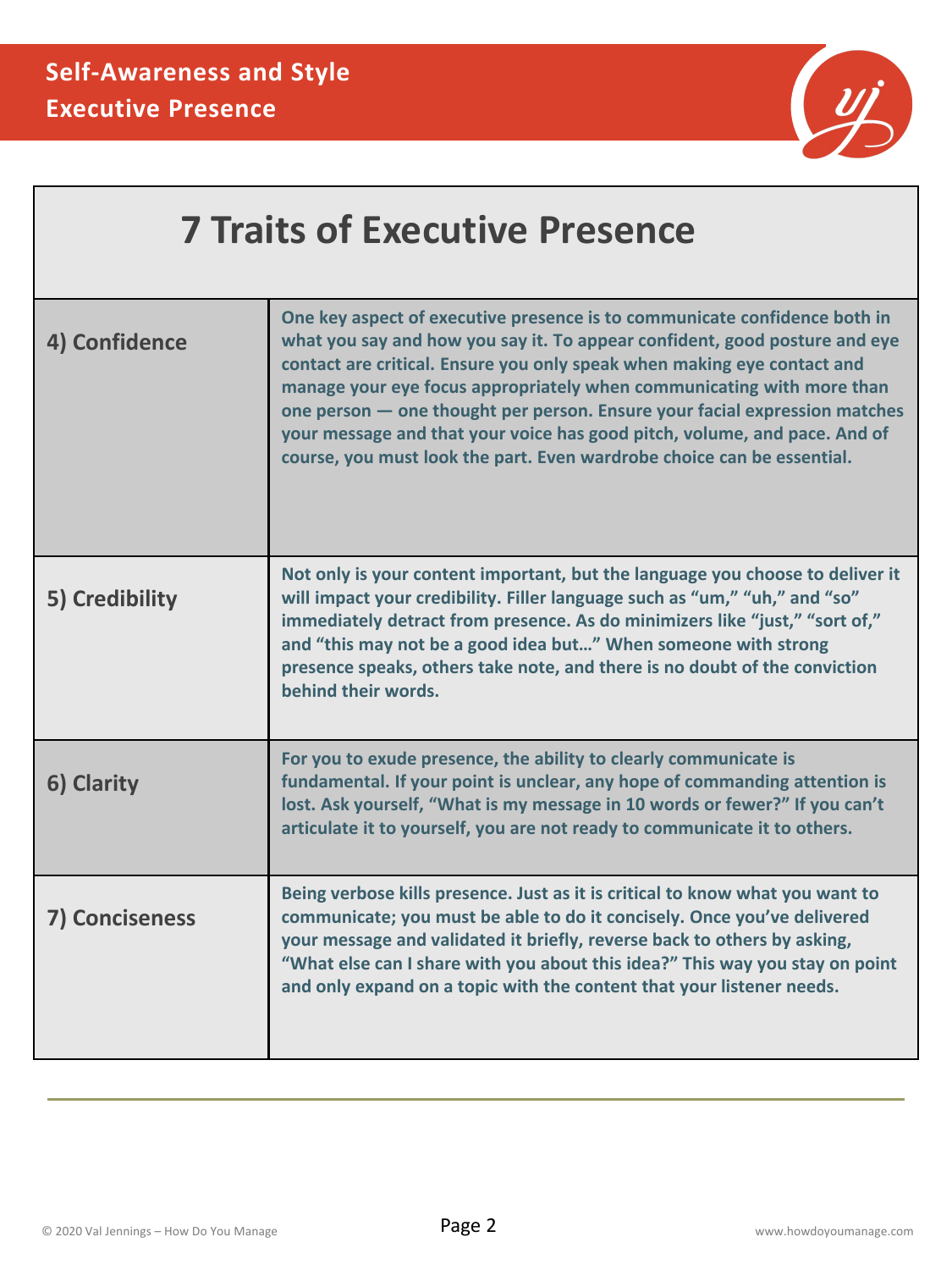

**Instructions: On the next page, review the traits, and honestly assess your strength in each one. On a scale of 1-10, rate your competence with each trait.**

## **?**

## **Some things to consider as you rate:**

- What feedback have you received from others which might support your self-rating?
- Do you have a trusted colleague who can help you rate yourself?
- Where would you like to be? What behaviors and actions will help you reach that?
- Discuss your vision of your executive presence and your action steps with your Coach and/or with a trusted confidante and ask for candid feedback. Are you underestimating or overestimating where you are?
- Who are your leader role models? What are their traits that you admire? Start practicing and demonstrating those qualities at work and in your personal life.